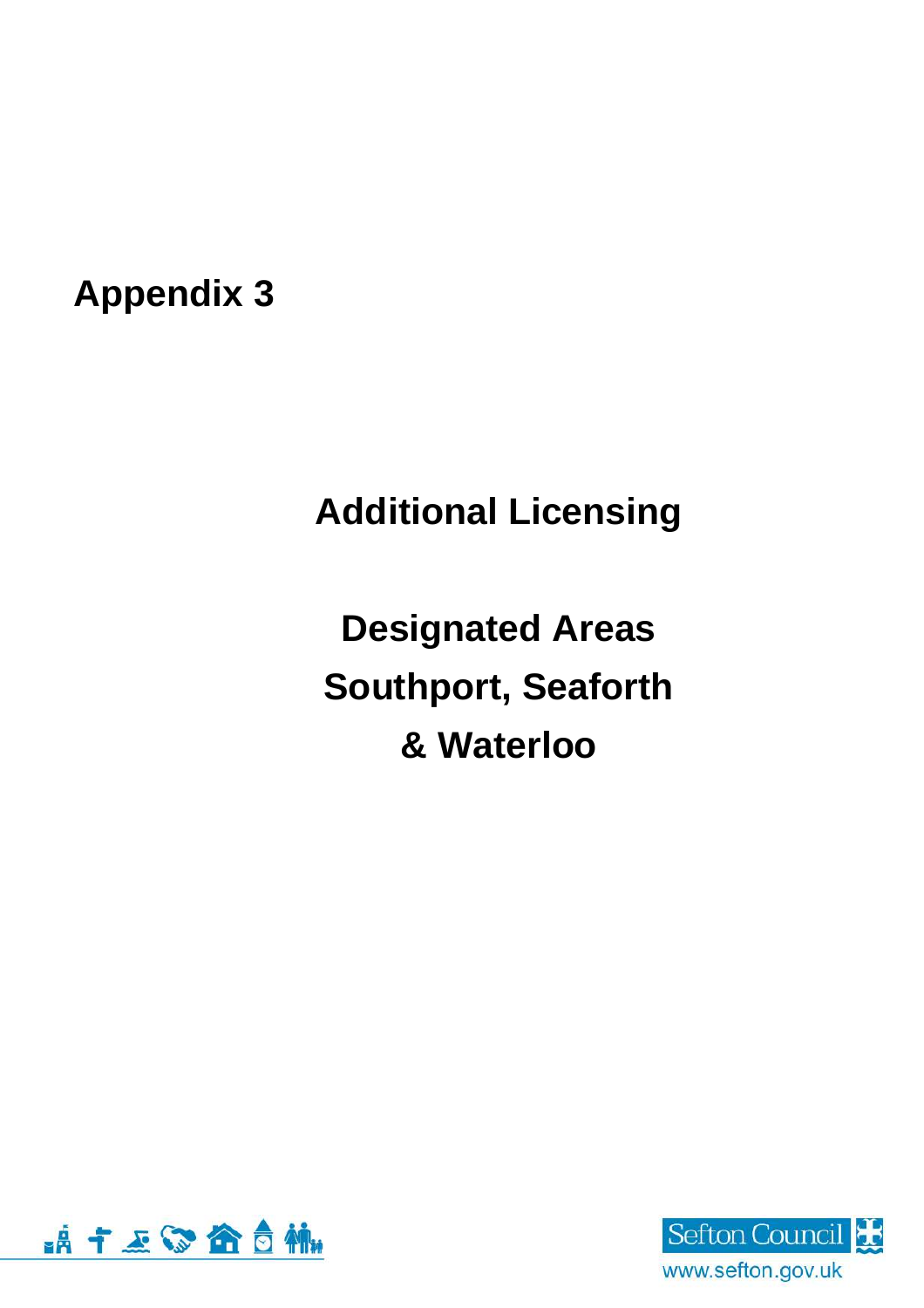### **Southport Additional HMO Licensing Boundary**



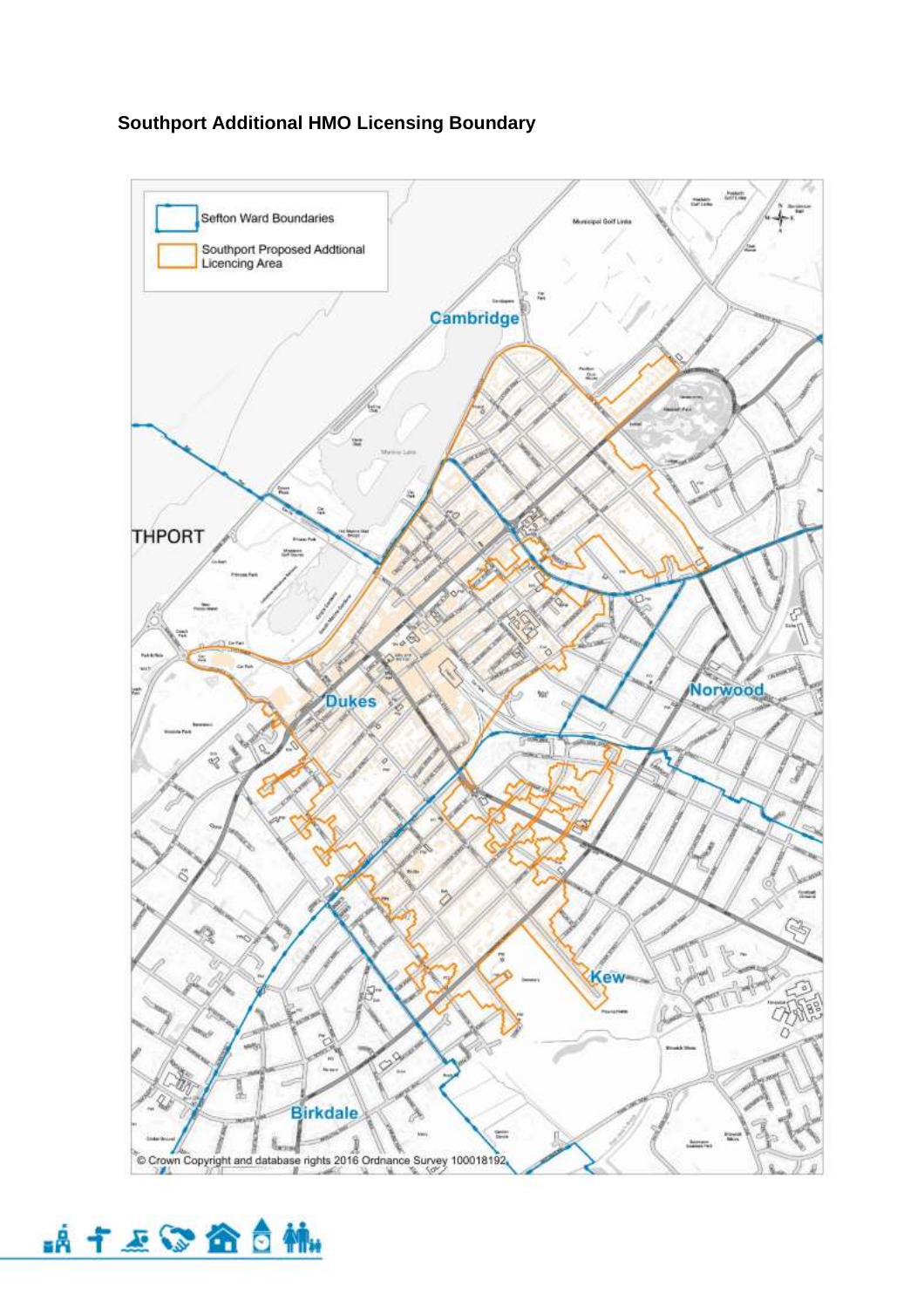#### **Seaforth/Waterloo Additional HMO Licensing Boundary**



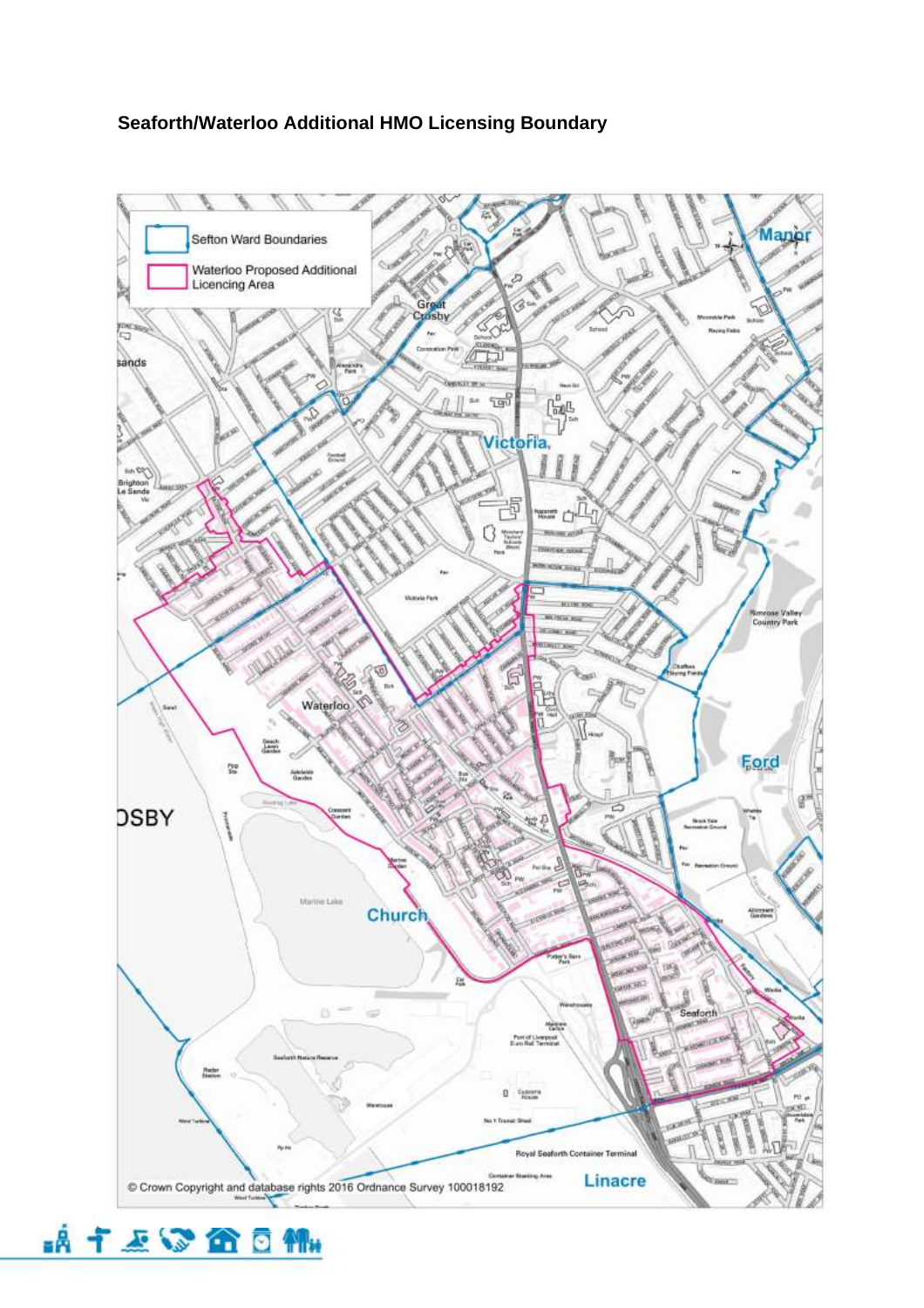## **Southport Additional HMO Licensing Boundary – List of included roads**

| <b>Road Name</b>              | <b>Ward</b> |
|-------------------------------|-------------|
| <b>ALBANY ROAD</b>            | Cambridge   |
| <b>ALBERT PLACE</b>           | Duke's      |
| <b>ALBERT ROAD</b>            | Cambridge   |
| <b>ALEXANDRA ROAD</b>         | Cambridge   |
| <b>ANCHOR STREET</b>          | Duke's      |
| <b>ARNSIDE ROAD</b>           | Duke's      |
| <b>ARNSIDE TERRACE</b>        | Duke's      |
| <b>ASHTON PLACE</b>           | Duke's      |
| <b>AVONDALE ROAD</b>          | Duke's      |
| <b>AVONDALE ROAD NORTH</b>    | Cambridge   |
| <b>BACK BATH STREET</b>       | Duke's      |
| <b>BALLS PLACE</b>            | Duke's      |
| <b>BANK PASSAGE</b>           | Duke's      |
| <b>BANK SQUARE</b>            | Duke's      |
| <b>BATH STREET</b>            | Duke's      |
| <b>BATH STREET NORTH</b>      | Duke's      |
| <b>BEACH PRIORY GARDENS</b>   | Duke's      |
| <b>BELMONT STREET</b>         | Duke's      |
| <b>BENTHAM STREET</b>         | Kew         |
| <b>BOLD STREET</b>            | Duke's      |
| <b>BOOTH STREET</b>           | Duke's      |
| <b>BRADLEY PLACE</b>          | Duke's      |
| <b>BRADLEY STREET</b>         | Cambridge   |
| <b>BRIDGE STREET</b>          | Duke's      |
| <b>CABLE STREET</b>           | Duke's      |
| <b>CAMBRIDGE ARCADE</b>       | Duke's      |
| <b>CAMBRIDGE WALKS</b>        | Duke's      |
| <b>CASTLE STREET</b>          | Duke's      |
| <b>CASTLE WALK</b>            | Duke's      |
| <b>CEMETERY ROAD</b>          | Kew         |
| <b>CHAPEL STREET</b>          | Duke's      |
| <b>CHURCH STREET</b>          | Duke's      |
| <b>CORONATION WALK</b>        | Duke's      |
| <b>CORPORATION STREET</b>     | Duke's      |
| <b>COURT ROAD</b>             | Cambridge   |
| <b>CROSS STREET</b>           | Duke's      |
| <b>DERBY ROAD</b>             | Duke's      |
| <b>DUKE STREET</b>            | Duke's      |
| <b>EASTBANK STREET</b>        | Duke's      |
| <b>EASTBANK STREET SQUARE</b> | Duke's      |
| <b>ERICSON DRIVE</b>          | Kew         |
| <b>ESPLANADE</b>              | Duke's      |
| <b>GLEBE PLACE</b>            | Duke's      |
| <b>GORDON AVENUE</b>          | Cambridge   |
| <b>GORDON STREET</b>          | Duke's      |
| <b>GORDON WAY</b>             | Duke's      |
| <b>HAMPTON ROAD</b>           | Kew         |
| HARGREAVES STREET             | Kew         |
| <b>HAWESSIDE STREET</b>       | Duke's      |
| <b>HILL STREET</b>            | Duke's      |

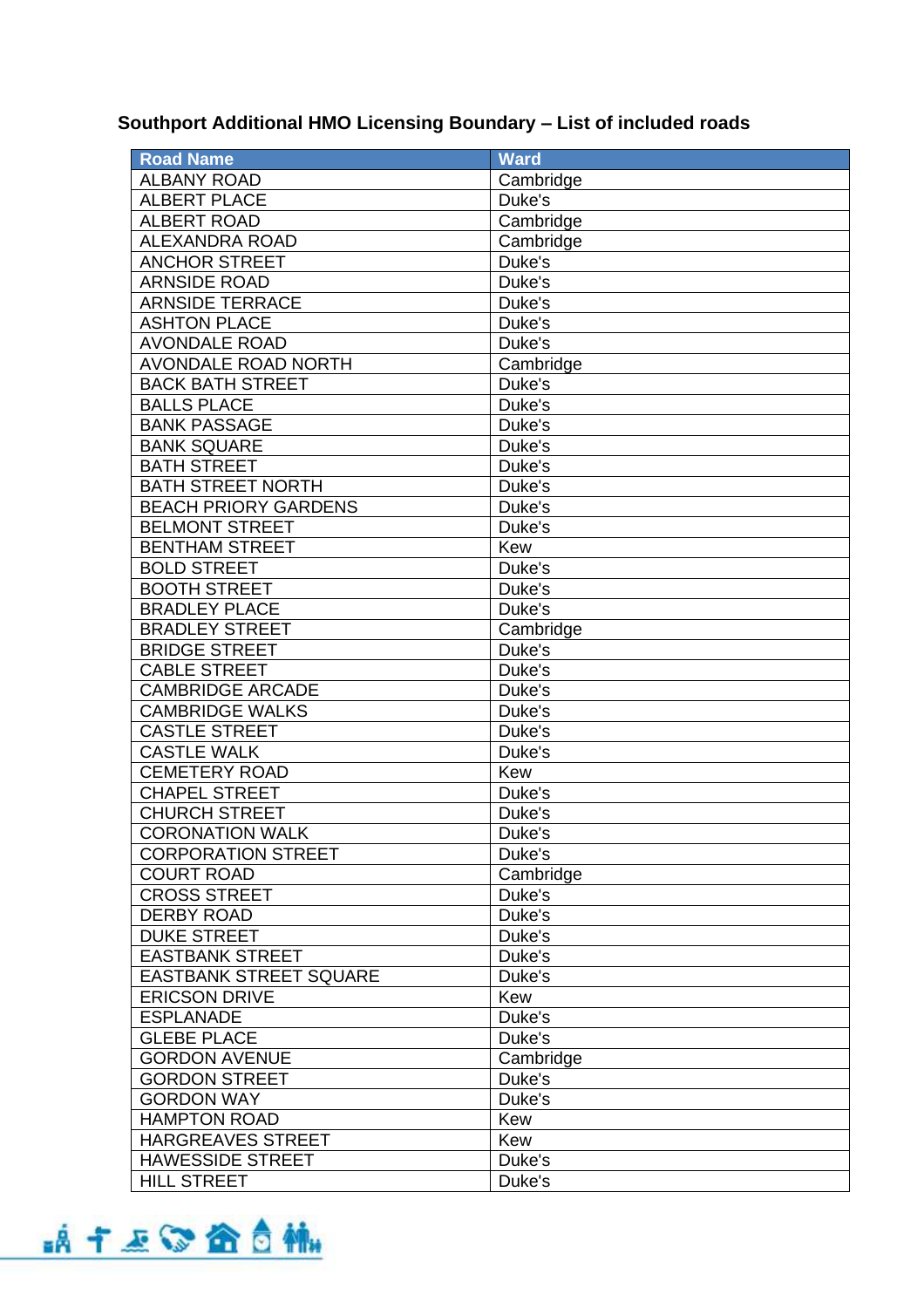| <b>Road Name</b>          | <b>Ward</b> |
|---------------------------|-------------|
| <b>HODGE STREET</b>       | Duke's      |
| <b>HOGHTON GROVE</b>      | Duke's      |
| <b>HOGHTON PLACE</b>      | Duke's      |
| <b>HOGHTON STREET</b>     | Duke's      |
| <b>HULME STREET</b>       | Duke's      |
| <b>IRVING STREET</b>      | Cambridge   |
| <b>JOHNSON STREET</b>     | Duke's      |
| <b>KING STREET</b>        | Duke's      |
| <b>KINGSWAY</b>           | Duke's      |
| <b>KNOWSLEY ROAD</b>      | Cambridge   |
| <b>LATHOM ROAD</b>        | Cambridge   |
| <b>LEICESTER STREET</b>   | Duke's      |
| <b>LEYLAND ROAD</b>       | Cambridge   |
| <b>LINAKER STREET</b>     | Kew         |
| <b>LIVERPOOL ROAD</b>     | Duke's      |
| <b>LONDON SQUARE</b>      | Duke's      |
| <b>LONDON STREET</b>      | Duke's      |
| <b>LORD STREET</b>        | Duke's      |
| <b>LOWER PROMENADE</b>    | Duke's      |
| <b>MANCHESTER ROAD</b>    | Duke's      |
| <b>MARBLE PLACE</b>       | Duke's      |
| <b>MARKET STREET</b>      | Duke's      |
| MARLBOROUGH ROAD          | Duke's      |
| <b>MORNINGTON ROAD</b>    | Duke's      |
| <b>NELSON STREET</b>      | Duke's      |
| <b>NEVILL STREET</b>      | Duke's      |
| <b>NORTH STREET</b>       | Cambridge   |
| PARK ROAD WEST            | Cambridge   |
| <b>PART STREET</b>        | Duke's      |
| <b>PENTY PLACE</b>        | Duke's      |
| PORTLAND STREET           | Duke's      |
| POST OFFICE AVENUE        | Duke's      |
| PRINCES STREET            | Duke's      |
| <b>PROMENADE</b>          | Duke's      |
| <b>QUEEN ANNE STREET</b>  | Duke's      |
| <b>QUEENS ROAD</b>        | Cambridge   |
| <b>RAILWAY STREET</b>     | Kew         |
| <b>RAILWAY TERRACE</b>    | Duke's      |
| <b>RIDING STREET</b>      | Duke's      |
| <b>RIMMERS AVENUE</b>     | Duke's      |
| <b>ROYAL TERRACE</b>      | Duke's      |
| <b>SAUNDERS STREET</b>    | Cambridge   |
| <b>SCARISBRICK AVENUE</b> | Duke's      |
| <b>SCARISBRICK STREET</b> | Duke's      |
| <b>SEABANK ROAD</b>       | Duke's      |
| <b>SEFTON STREET</b>      | Kew         |
| SHAKESPEARE STREET        | Kew         |
| <b>SHARROCK STREET</b>    | Duke's      |
| <b>SIMPSONS PLACE</b>     | Duke's      |
| <b>ST ANDREWS PLACE</b>   | Duke's      |
| <b>ST GEORGES PLACE</b>   | Duke's      |
| <b>ST PAULS SQUARE</b>    | Duke's      |

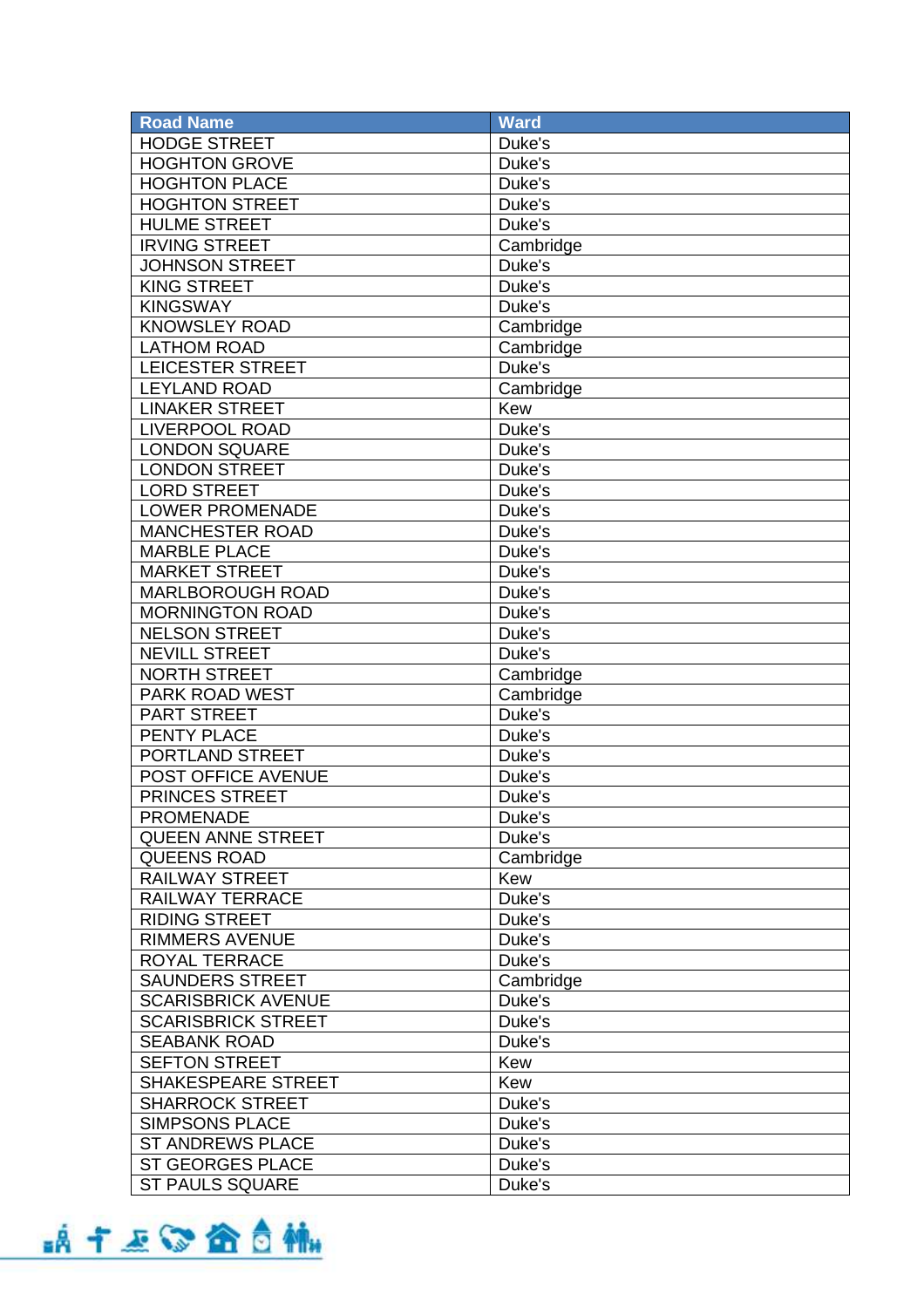| <b>Road Name</b>         | <b>Ward</b> |
|--------------------------|-------------|
| <b>STANLEY STREET</b>    | Duke's      |
| <b>TALBOT DRIVE</b>      | Duke's      |
| <b>TALBOT STREET</b>     | Duke's      |
| <b>THE WALK</b>          | Kew         |
| <b>TRINITY GARDENS</b>   | Duke's      |
| <b>TRINITY MEWS</b>      | Duke's      |
| <b>TULKETH STREET</b>    | Duke's      |
| <b>UNION STREET</b>      | Duke's      |
| <b>VICTORIA STREET</b>   | Duke's      |
| <b>VICTORIA WAY</b>      | Duke's      |
| <b>VIRGINIA STREET</b>   | Kew         |
| <b>VULCAN STREET</b>     | Duke's      |
| <b>WALTON STREET</b>     | Cambridge   |
| <b>WARWICK STREET</b>    | Kew         |
| <b>WAVERLEY STREET</b>   | Duke's      |
| <b>WAYFARERS ARCADE</b>  | Duke's      |
| <b>WELLINGTON STREET</b> | Duke's      |
| <b>WESLEY STREET</b>     | Duke's      |
| <b>WEST STREET</b>       | Duke's      |
| <b>WRIGHT STREET</b>     | Duke's      |
| YELLOW HOUSE LANE        | Duke's      |

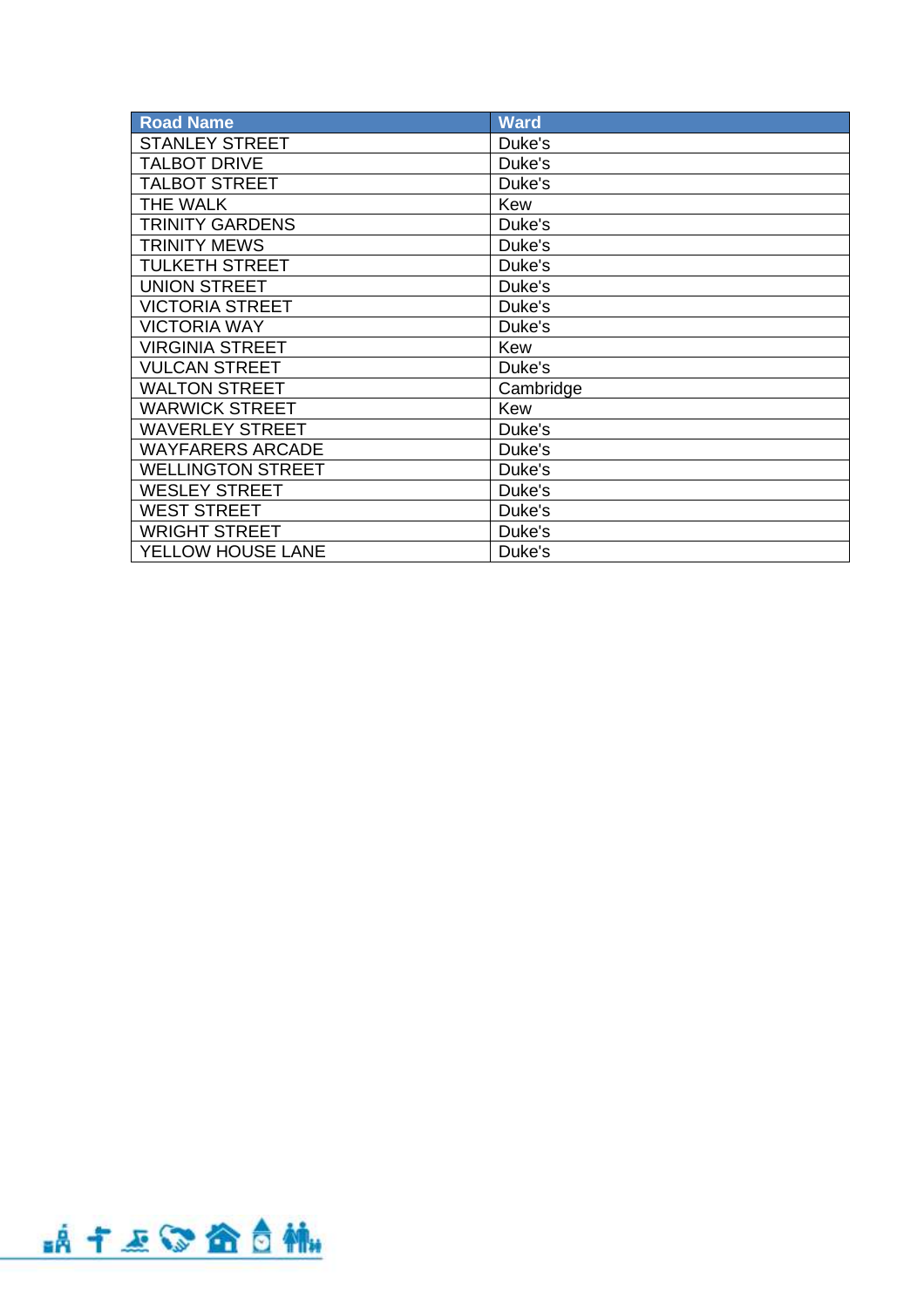## **Seaforth/Waterloo Additional HMO Licensing Boundary – List of included roads**

| <b>Road Name</b>             | <b>Ward</b>          |
|------------------------------|----------------------|
| <b>ADELAIDE ROAD</b>         | Church               |
| <b>ADELAIDE TERRACE</b>      | Church               |
| <b>ALBERT ROAD</b>           | Church               |
| <b>ALEXANDRA ROAD</b>        | Church               |
| <b>ARGO ROAD</b>             | Church               |
| <b>ASHDALE ROAD</b>          | Victoria             |
| <b>BACK BRIDGE ROAD</b>      | <b>Blundellsands</b> |
| <b>BACK MERSEY VIEW</b>      | <b>Blundellsands</b> |
| <b>BACK MOUNT STREET</b>     | Church               |
| <b>BACK SOUTH ROAD</b>       | Church               |
| <b>BATH STREET</b>           | Church               |
| <b>BEACH BANK</b>            | Church               |
| <b>BEACH LAWN</b>            | Church               |
| <b>BEACONSFIELD ROAD</b>     | Church               |
| <b>BEDFORD PLACE</b>         | Church               |
| <b>BELGRAVE ROAD</b>         | Church               |
| <b>BIRCHDALE ROAD</b>        | Victoria             |
| <b>BLUCHER STREET</b>        | Church               |
| <b>BOWER GROVE</b>           | Church               |
| <b>BRAMHALL ROAD</b>         | Church               |
| <b>BRIDGE ROAD</b>           | <b>Blundellsands</b> |
| <b>BRIGHTON ROAD</b>         | Church               |
| <b>BROOKE ROAD WEST</b>      | <b>Blundellsands</b> |
| <b>BROWNING ROAD</b>         | Church               |
| <b>BRUNSWICK MEWS</b>        | Church               |
| <b>BRUNSWICK PARADE</b>      | Church               |
| <b>BURBO BANK ROAD SOUTH</b> | Church               |
| <b>BURDETT ROAD</b>          | Church               |
| <b>CAMBRIDGE ROAD</b>        | Church               |
| <b>CANNING STREET</b>        | Church               |
| <b>CHATHAM CLOSE</b>         | Church               |
| <b>CHESNUT ROAD</b>          | Church               |
| <b>CHURCH ROAD</b>           | Church               |
| <b>CLAREMONT CLOSE</b>       | Church               |
| <b>CLAREMONT ROAD</b>        | Church               |
| <b>COACH HOUSE MEWS</b>      | Church               |
| <b>COOPERS ROW</b>           | Church               |
| <b>CORINTHIAN STREET</b>     | Church               |
| <b>CORONA ROAD</b>           | Church               |
| <b>COURTENAY AVENUE</b>      | Church               |
| <b>COURTENAY ROAD</b>        | Church               |
| <b>CROSBY ROAD NORTH</b>     | Church               |
| <b>CROSBY ROAD SOUTH</b>     | Church               |
| <b>CROSS STREET</b>          | Church               |
| <b>CURZON ROAD</b>           | Church               |
| <b>DEACON CLOSE</b>          | Church               |
| <b>DEACON COURT</b>          | Church               |
| <b>DEAN STREET</b>           | Church               |
| <b>DENMARK STREET</b>        | Church               |
| <b>DEWLANDS ROAD</b>         | Church               |
|                              |                      |

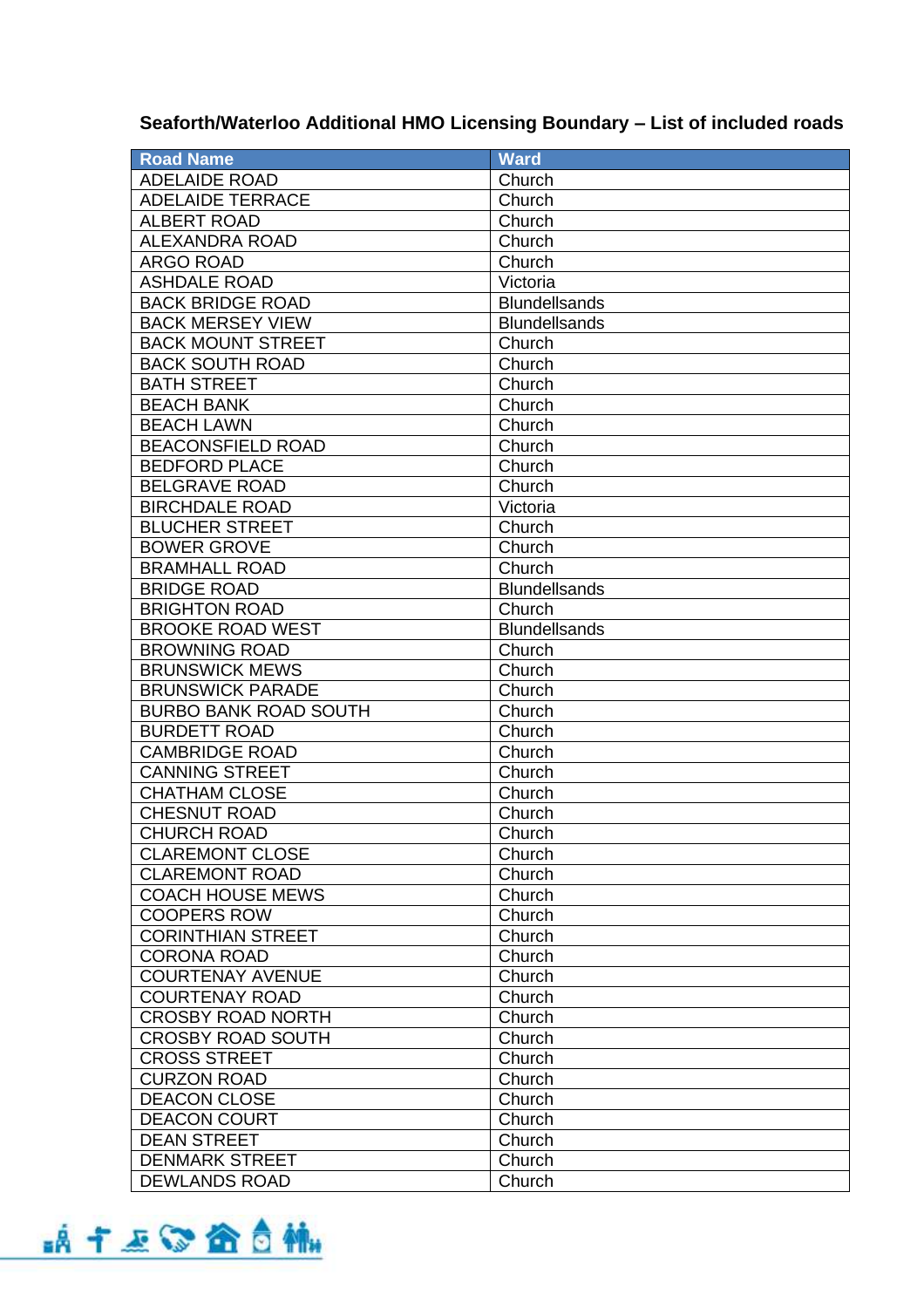| <b>Road Name</b>          | <b>Ward</b>          |
|---------------------------|----------------------|
| <b>DORIC STREET</b>       | Church               |
| <b>DUKE STREET</b>        | Church               |
| <b>DURHAM ROAD</b>        | Church               |
| <b>EAST STREET</b>        | Church               |
| <b>EWART ROAD</b>         | Church               |
| <b>FAIRBAIRN ROAD</b>     | Church               |
| <b>FERNDALE ROAD</b>      | Victoria             |
| <b>FIR ROAD</b>           | Church               |
| <b>GALLOWAY ROAD</b>      | Church               |
| <b>GLADSTONE AVENUE</b>   | Church               |
| <b>GLADSTONE ROAD</b>     | Church               |
| <b>GLENBANK</b>           | <b>Blundellsands</b> |
| <b>GLENDOWER ROAD</b>     | Church               |
| <b>GORDON AVENUE</b>      | Church               |
| <b>GORDON ROAD</b>        | Church               |
| <b>GREAT GEORGES ROAD</b> | Church               |
| <b>GRECIAN STREET</b>     | Church               |
| <b>GREEN LANE</b>         | <b>Blundellsands</b> |
| <b>HAIGH ROAD</b>         | Church               |
| <b>HANDFIELD ROAD</b>     | Church               |
| <b>HARBORD ROAD</b>       | Church               |
| <b>HARBORD TERRACE</b>    | Church               |
| <b>HARROWBY ROAD</b>      | Church               |
| <b>HEATHFIELD ROAD</b>    | <b>Blundellsands</b> |
| <b>HEREFORD ROAD</b>      | Church               |
| <b>HICKS ROAD</b>         | Church               |
| <b>HOLDEN GROVE</b>       | <b>Blundellsands</b> |
| <b>HOLDEN ROAD</b>        | <b>Blundellsands</b> |
| <b>HOLDEN ROAD EAST</b>   | <b>Blundellsands</b> |
| <b>HOLDEN TERRACE</b>     | <b>Blundellsands</b> |
| <b>HOUGOUMONT AVENUE</b>  | Church               |
| <b>HOUGOUMONT GROVE</b>   | Church               |
| <b>HYDE ROAD</b>          | Church               |
| <b>IONIC STREET</b>       | Church               |
| <b>KING STREET</b>        | Church               |
| <b>KINGS PARK</b>         | Church               |
| <b>KINROSS ROAD</b>       | Church               |
| <b>LATHOM AVENUE</b>      | Church               |
| <b>LATHOM CLOSE</b>       | Church               |
| <b>LEOPOLD ROAD</b>       | <b>Blundellsands</b> |
| <b>LORNE ROAD</b>         | Church               |
| <b>LULWORTH AVENUE</b>    | Church               |
| <b>LYRA ROAD</b>          | Church               |
| <b>MANLEY ROAD</b>        | Church               |
| <b>MARINE CRESCENT</b>    | Church               |
| <b>MARINE TERRACE</b>     | Church               |
| <b>MARLBOROUGH ROAD</b>   | Church               |
| <b>MASON STREET</b>       | Church               |
| <b>MELROSE ROAD</b>       | Church               |
| <b>MERSEY VIEW</b>        | <b>Blundellsands</b> |
| <b>MIDLAND TERRACE</b>    | Church               |
| <b>MILTON ROAD</b>        | Church               |
|                           |                      |

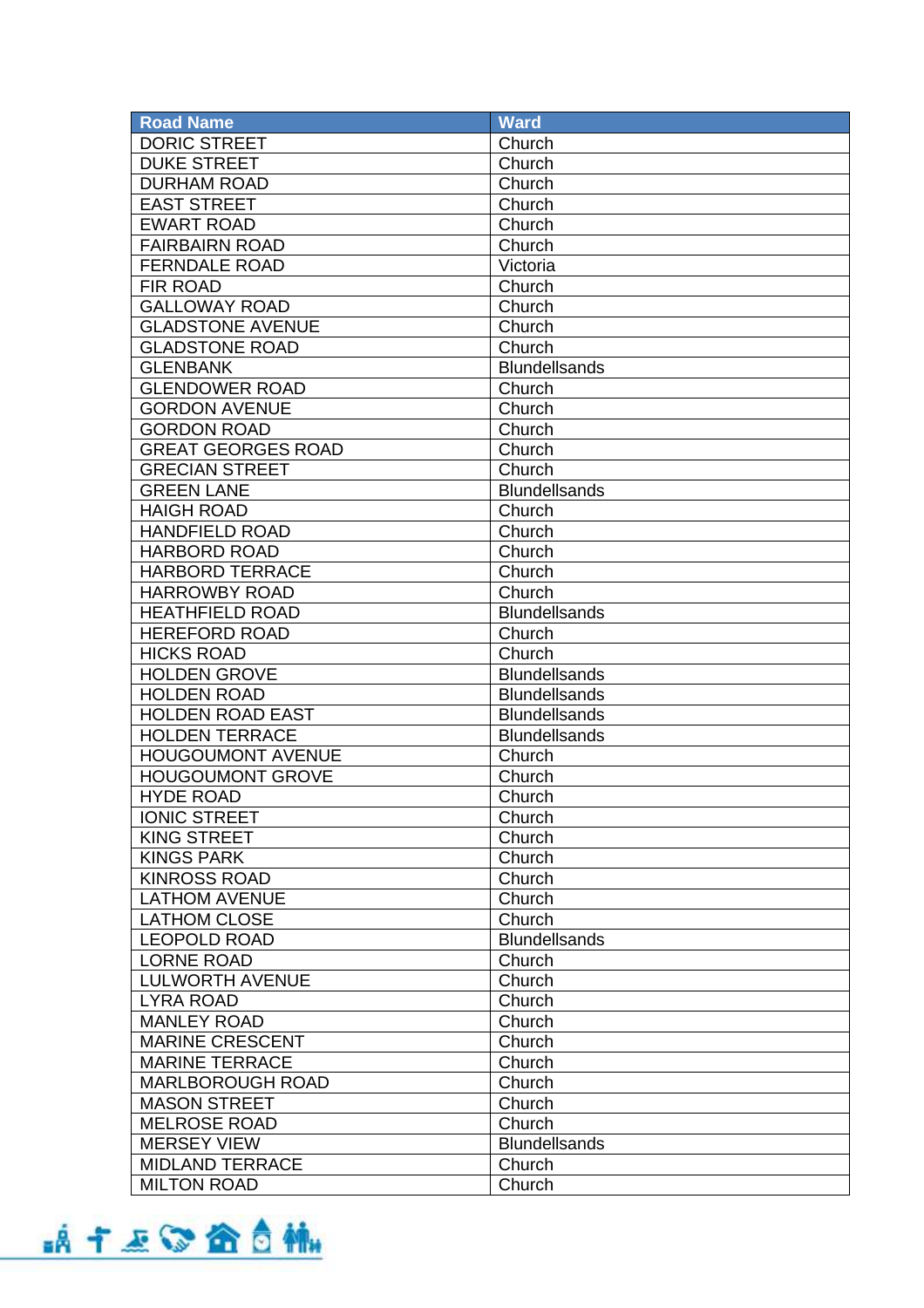| <b>Road Name</b>          | <b>Ward</b>          |
|---------------------------|----------------------|
| <b>MOLYNEUX ROAD</b>      | Church               |
| <b>MOUNT PLEASANT</b>     | Church               |
| <b>MOUNT STREET</b>       | Church               |
| <b>MURAT GROVE</b>        | Church               |
| <b>MURAT STREET</b>       | Church               |
| <b>NEVILLE ROAD</b>       | Church               |
| <b>NORMA ROAD</b>         | Church               |
| <b>OAKDALE ROAD</b>       | Victoria             |
| <b>OLIVE ROAD</b>         | Church               |
| <b>OXFORD DRIVE</b>       | Church               |
| <b>OXFORD ROAD</b>        | Church               |
| <b>PARKER AVENUE</b>      | Church               |
| PICTON ROAD               | Church               |
| PINEHURST AVENUE          | <b>Blundellsands</b> |
| PORTLAND AVENUE           | Church               |
| <b>PRINCE STREET</b>      | Church               |
| PRITCHARD AVENUE          | Church               |
| <b>PROMENADE</b>          | Church               |
| <b>PURLEY ROAD</b>        | <b>Blundellsands</b> |
| <b>QUEEN STREET</b>       | Church               |
| <b>RAWSON CLOSE</b>       | Church               |
| <b>RAWSON ROAD</b>        | Church               |
| <b>RIVER VIEW</b>         | <b>Blundellsands</b> |
| <b>RIVERSDALE ROAD</b>    | Church               |
| <b>RIVERSLEA ROAD</b>     | <b>Blundellsands</b> |
| ROCKLAND ROAD             | Church               |
| <b>ROSEBERY AVENUE</b>    | <b>Blundellsands</b> |
| <b>SANDHEYS AVENUE</b>    | Church               |
| <b>SANDHEYS GROVE</b>     | Church               |
| <b>SANDHEYS TERRACE</b>   | Church               |
| <b>SANDHURST CLOSE</b>    | Church               |
| <b>SANDON STREET</b>      | Church               |
| <b>SANDOWN ROAD</b>       | Church               |
| <b>SANDPIPERS COURT</b>   | <b>Blundellsands</b> |
| <b>SANDRINGHAM AVENUE</b> | Church               |
| <b>SANDRINGHAM ROAD</b>   | Church               |
| <b>SANDY LANE</b>         | Church               |
| <b>SANDY ROAD</b>         | Church               |
| <b>SEASIDE CLOSE</b>      | Church               |
| <b>SEAVIEW TERRACE</b>    | Church               |
| <b>SELSDON ROAD</b>       | <b>Blundellsands</b> |
| <b>SOMERVILLE ROAD</b>    | Victoria             |
| <b>SOUTH ROAD</b>         | Church               |
| <b>SOUTH VIEW</b>         | Church               |
| <b>ST JOHNS PLACE</b>     | Church               |
| <b>ST JOHNS ROAD</b>      | Church               |
| <b>STANLEY ROAD</b>       | Church               |
| <b>SUDBURY ROAD</b>       | <b>Blundellsands</b> |
| <b>SWEDEN GROVE</b>       | Church               |
| <b>SYCAMORE ROAD</b>      | Victoria             |
| THE ESPLANADE             | Church               |
| <b>THOMSON ROAD</b>       | Church               |